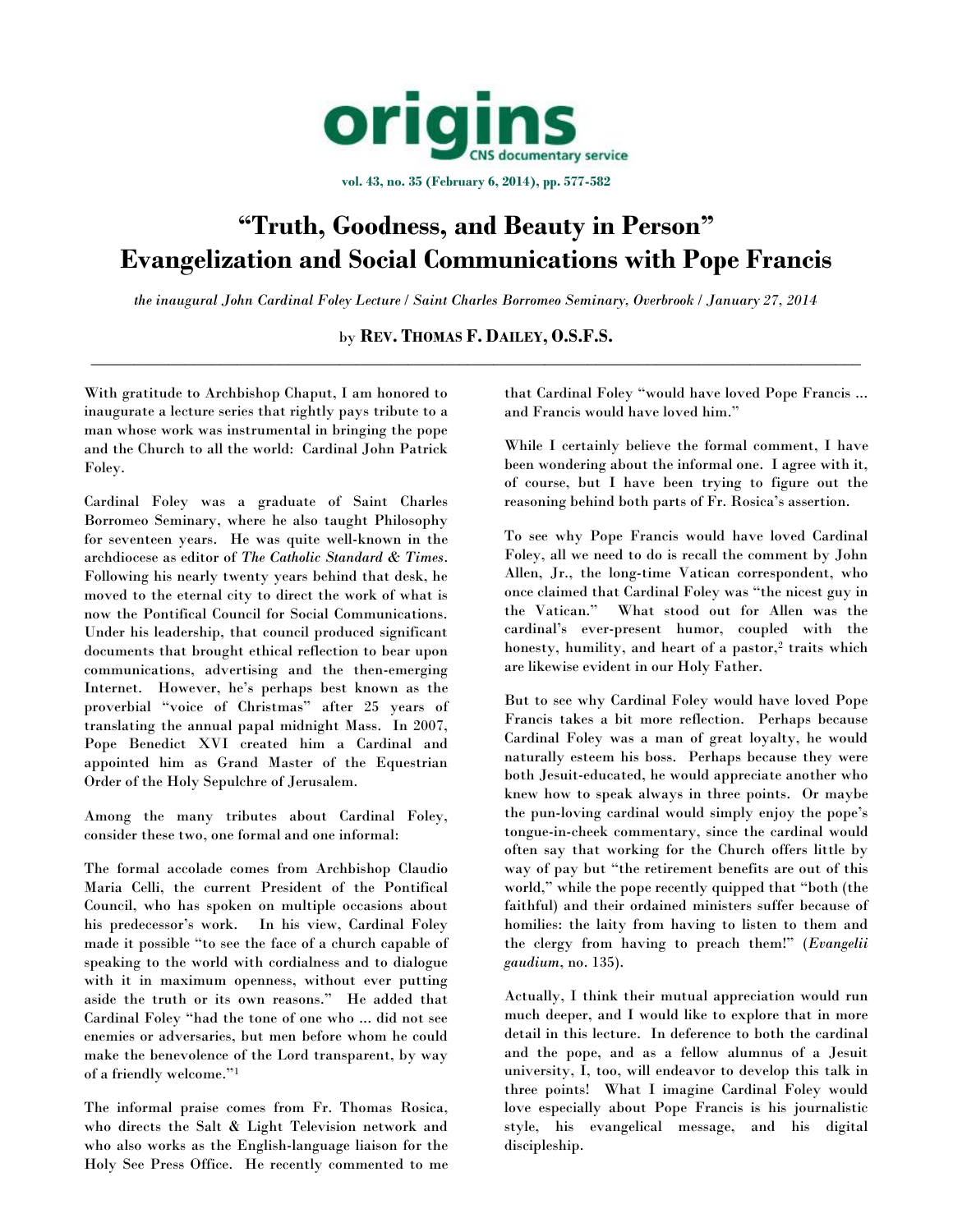First, both the Cardinal and the Pope share an attitude and an ability that could commonly be called journalistic. Their concern is to bring the Church into direct contact with the world. Through ways at once daring and down-to-earth, ways that are newsworthy by their very normality, they engage others openly and in doing so exercise a strong influence on the reformation of our culture.

In his day, Cardinal Foley brought the Church full force into the world of television. In addition to the annual Christmas Mass, this was evident in all that he had to do behind the scenes to make the coverage of Blessed John Paul II's funeral available to all the world. He also anticipated the expansive potential of the Internet and managed to obtain the .va domain designation for the Vatican. Whether on-screen or on-line, he saw the real value of journalism, once telling a group of new bishops that "the opportunities offered for the proclamation of the message of Christ and his Church are irretrievable – and so we should be ready to respond not at our convenience but when the media make their requests."<sup>3</sup> It's no wonder, then, that communications professionals not only respected him as a churchman but also admired him as a colleague.

Pope Francis, too, has been lauded for his effective public relations. He engages the world through forms of speech not typical of papal teaching, leading one writer to claim that his brief meditations at daily Mass or his lengthy interviews with journalists seem to make his influence inversely proportional to the official character of his words.<sup>4</sup> In those words, the pope's rhetorical style freely makes use of Socratic questions and imaginative expressions. Who can forget his references to "airport bishops" or "smarmy priests" or "little monster" seminarians or joyless Christians whose faces look like "pickled peppers"?!<sup>5</sup> But because his oratorical candor is suffused with personal authenticity, the pope's words cuts straight to the heart as they illumine for us the way to a deeper understanding of our real purpose in life. And the scores of images we see of him each day make abundantly clear that he practices what he preaches. Indeed, this pope demonstrates the Gospel as much as, if not more than, he interprets it. Put simply, he emulates his call to accompany others, and the multiple accolades he has received from the media suggest that the world has taken notice of this change in the culture of Church communications.

One could say of this pope, as Archbishop Chaput did of Cardinal Foley, that "by the sheer force of his personality, he (draws) people to the faith and to himself."<sup>6</sup> But there is certainly more to the pope's popularity than an engaging personality and more to

his communication than skillful oratory. His strategy is one of charity not charm, his message one with substance not just style. And this brings us to the second reason why I think Cardinal Foley would love Pope Francis.

## **2. Evangelical Message**

Fluent as they both are in the ways of modern communications, both of these prelates clearly give priority to God's word over those of men and women. The substance of the message they speak is not simply the current news cycle, but the Good News of the Gospel. They are at heart pastors and preachers, and their work remains focused on the Church's mission of evangelization.

*Ad majorem Dei gloriam* – "to the greater glory of God" – that is the Jesuit motto both of them learned and embraced. But Cardinal Foley also had another favorite quote, a line from Dante that simply says: "In His [God's] will is our peace." His public remarks disclosed an unceasing passion for that divine will, and his personal demeanor showed that he, himself, experienced that divine peace. As he once said to those in this very seminary: "whatever task you are given, view it as the Will of God for you – as a means of offering hope to a world in which there is so little hope … as a way of expressing your faith and of showing your love and the love of Jesus Christ who gave his life for love of us."7

Expressing faith as a way of showing the love of Jesus to the world – that is what we mean by evangelization and is precisely what Pope Francis does day in and day out. As he explained in his audience with representatives of the communications media just three days after the conclave (3/16/13), "the Church exists to communicate precisely this: Truth, Goodness and Beauty 'in person'." Let us now consider further each element of that existential triad.

For Pope Francis, the truth is that of the Gospel, that stream of faith in God's gift of redemption that we profess as Christians. That gift appears in person, in the life and death and resurrection of Jesus Christ. It takes the form, still today, of that mercy which the pope reminds us is the primary message we preach; education in the faith only comes after the proclamation of the foundational truth of our salvation, and as a consequence of it. Without first knowing the truth of God's love for us by cultivating a relationship to the One in whom we believe, catechesis in the dogmatic or moral teaching of the Church will not be heard. And that hardness of hearing holds true even for those of us who already profess to be Christians! Hence, evangelization must be ever "new."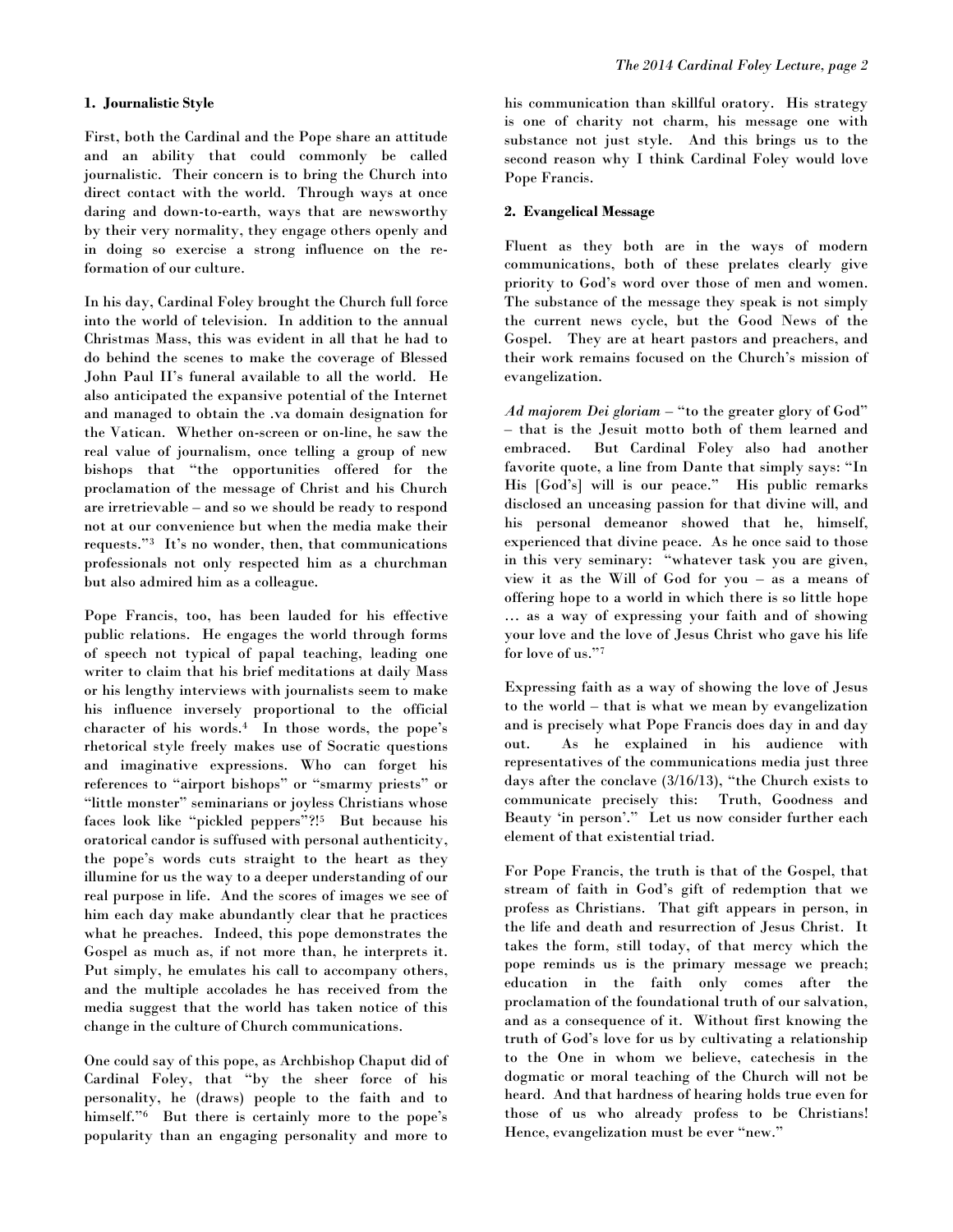Once appropriated, the truth implicates each of us in goodness. Love of God – both God's love for us and ours for God – necessarily leads to love of neighbor. This is the "nearness" to others that Pope Francis unceasingly calls for as the social consequence of our faith. Despite the recent rants of some commentators, the pope's exhortation to befriend the poor does not signal the adoption of Marxist liberalism over and against any "trickle-down" economic policy. Rather, as an evangelist, the pope seeks to cultivate a Christian attitude, one based firmly on the inherent dignity of each and every person on the planet. It is, as Elizabeth Tenety calls it, <sup>8</sup> a "trickle-down transcendence" that should lead, whenever and wherever possible, to concrete action on behalf of those less fortunate than ourselves. Consider why the pope hugs so many people. It's not merely for a photo op, but is a simple gesture that enacts the goodness and nearness of which he speaks. And it works. It positively affects the people who receive it and all those who see it. Maybe we should all try it more often – and also do whatever else we can to alleviate the plight of those who suffer.

When that goodness is exercised, persons will know the beauty of which the pope speaks, a beauty experienced and expressed in joy. So prominent a theme in the pope's speaking, joy is what we receive when we know the truth of God's merciful love and what we share when we show goodness to those to whom we draw near. No wonder, then, that the beauty of faith, expressed in joy is the focal point of Pope Francis' first apostolic exhortation. In that document (*Evangelii gaudium*), he speaks of joy  $-59$  times, in fact!  $-$  as the antidote to the world's desolation and anguish (introduction). Joy gives impulse to the missionary paradigm and action of the Church (chapter I). Joy generates the strength by which to face the challenges of being publicly committed to the faith (chapter II). Joy motivates a renewed proclamation of the Gospel (chapter III). Joy is the reality that makes peace possible in a common good for all (chapter IV). Joy reflects the power that comes from and leads to being Spirit-filled (chapter V).

Truth, Goodness, and Beauty – this is the substance of evangelization, the message of mercy and nearness and joy that is the Church's unending mission to proclaim. That existential triad finds its fullness in the person of Jesus Christ. And today it also comes to expression in His Vicar, Pope Francis. As Kathryn Jean Lopez summarily remarked,

over the last eight months, many (people) — of varied and no creeds — keep taking note of Pope Francis with a hopeful curiosity. They're inspired. They're consoled. They're surprised.

People see him embracing the sick, living humbly and engaging people from all walks of the Church and life. People see a man of joy. And they want something of it, they want to follow.<sup>9</sup>

The voice of this pope whom people desire to follow is the voice of true joy – a voice that, in continuity with his predecessors, speaks of the interconnection among missionary evangelization and care for the poor and worship of God. His is an astonishing voice that longs to be heard because, as Rabbi Eric Yoffie observes, he lives what he speaks and does so in a way that "generates hope among the murk and morass of everyday life, keeping us facing, even in tough times, in the direction of humanity."<sup>10</sup>

The desire to heed his voice, to be part of the "revolution of tenderness" that he has re-ignited (*Evangelii gaudium*, no. 88) – that is the real reason why Pope Francis was the "person of the year" in 2013. Still, that designation owes much to modern media, a forum in which this pope's voice is perfectly well-suited. And this brings us to the third reason why I think Cardinal Foley would love him.

### **3. Digital Discipleship**

Just last month we celebrated the 50<sup>th</sup> anniversary of the promulgation of *Inter Mirifica*, the document from the Second Vatican Council that, for the first time ever, championed the media of social communications in the Church. That decree certainly led to much more work for Cardinal Foley, who once mused about our world "as an interconnected globe humming with electronic transmissions – a chattering planet nestled in the provident silence of space."<sup>11</sup> Back here on earth, he maintained "that the means of social communication contribute to determining culture. Not just respecting it, but determining it."<sup>12</sup>

Though perhaps without intending to do so, Pope Francis is certainly playing a crucial role in determining the Church's culture of communications. He clearly understands that the digital highway is one of those streets onto which the Church must go if it is to reach people where they are. And despite the risk of accidents on that street – which we see happen when his words are misunderstood or misappropriated – the simple fact is this: Pope Francis continues to enjoy worldwide attention precisely because his words and images are online. There his message is shared with the rapid speed and global reach that social media now make possible. Digital communications may not allow him to demonstrate the poetic flare and philosophical genius of John Paul II, or the academic acumen and theological breadth of Benedict XVI. But they do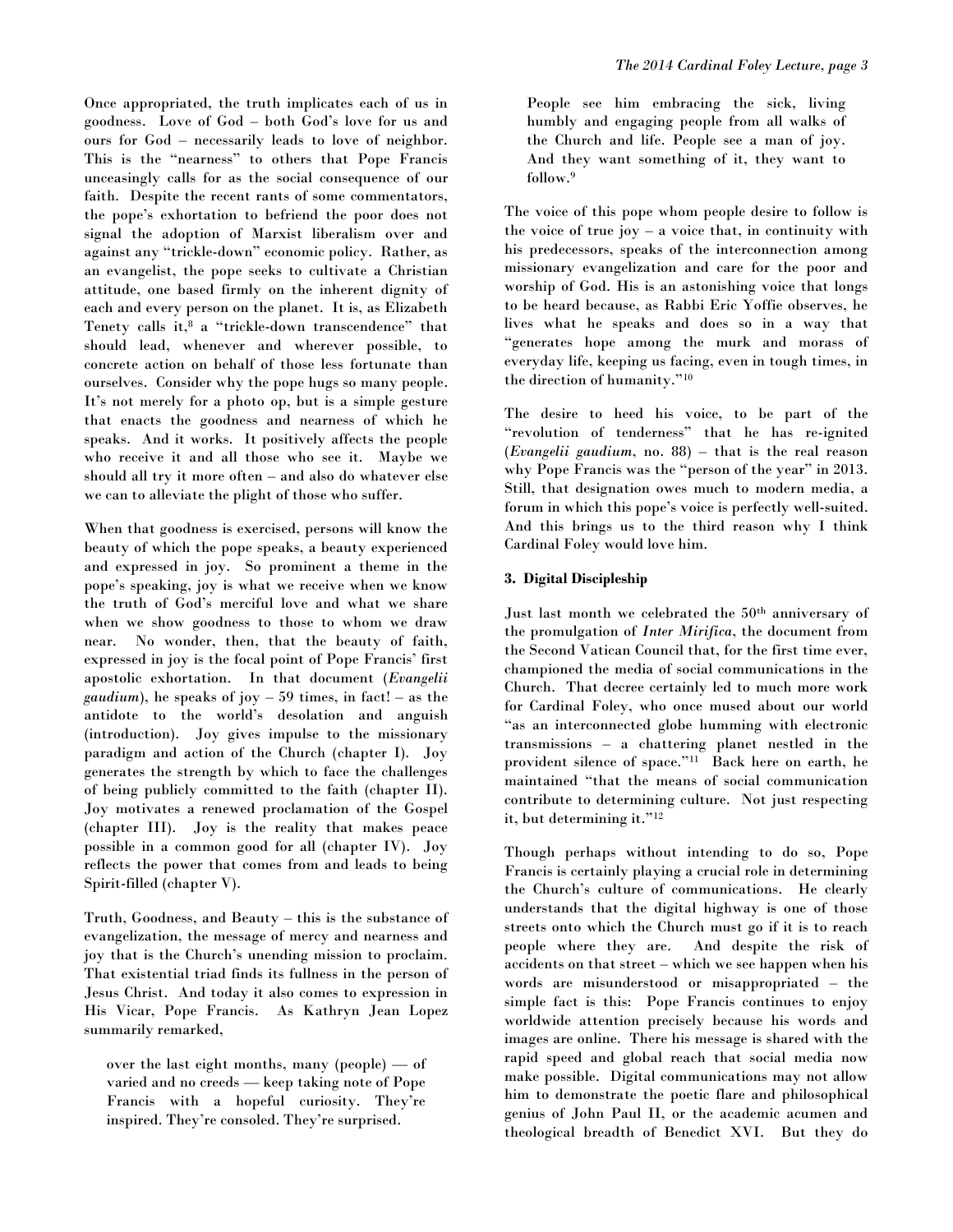enable Francis to continue the mission of being "pontifex" – the bridge-builder between the Church and the world.

To his nearly 11 million followers, the word "Pontifex" signals the pope's handle on Twitter! This and other forms of social media are fast becoming a well-traveled bridge to and from the Vatican. The first successor of Peter to launch a mobile app, Pope Francis has been recognized as the most talked about name on the Internet, the most talked about topic on Facebook, and the most influential world leader on Twitter, where his messages are regularly shared ("re-tweeted") by nearly 60 million people. That's rather high praise for someone who does not even own a smart phone or an iPad! The "pope effect" created by modern media is undeniable; whether or not it will translate the world's fascination into Church-going participation is something still to be seen.

But, as Fr. Antonio Spadaro characterizes it, this pope does not simply make use of social networks; he actually *is* one himself.<sup>13</sup> In the logic of the digital environment, the pope is "connecting" with others by sharing the Good News and not just broadcasting documents about it. More important than the means is the immediacy of what he communicates. As is evident from his first appearance on the balcony of St. Peter's Basilica, and in every public engagement since, this pope turns communication into an event by rendering those in his presence active participants and not merely passive receivers. He asks people to pray with him and for him. He willingly embraces those who manage to elude his security detail in their desire to touch him or to take a "selfie" photo with him. And when those images go viral by way of social media, the world sees and hears the evangelical message in a way to which it is now accustomed and by which it is clearly pleased.

In other words, Pope Francis models for us the way in which communication should serve an authentic culture of encounter. Not surprisingly, that is the theme of his first "Message for World Communications Day." Issued for the feast of St. Francis de Sales, that message reiterates the pope's deep-seated desire and persistent plea that we be more "neighborly" to one another. After all, the web is not just a jumble of wires and tubes. It is a network of people – real not virtual human beings – people who seek hope and long for salvation and who should be able, even in cyberspace, to encounter Christ and experience the beauty of our faith. Recalling the parable of the Good Samaritan, Pope Francis teaches us that really "connecting" with people entails more than marketing or messaging. Instead, we need to be available to one another, by means of attentive listening; to be in dialogue with one another, out of respect for differing points of view; and to be personally engaged in the lives of one another, as fellow citizens of the digital world. That, we could say, is how "friends" become brothers and sisters, how "likes" lead to real relations, and how social communication generates true communion.

# **The Cardinal Foley Chair**

Through this lecture, I hope our encounter has been authentic and worthwhile. The inauguration of this annual series is but one way Saint Charles Seminary hopes to be more neighborly as we contribute to the Church's work in the realm of mass media and social communications.

In the last major document promulgated during Cardinal Foley's tenure as President of the Pontifical Council for Social Communications, John Paul II wrote of "the rapid development of technology in the area of the media" as "one of the signs of progress in today's society" (*The Rapid Development*, no. 1). Given what has happened since, that may well be the most understated opening sentence of any Church document! "Meteoric" better describes the speed and "revolution" the extent to which social communications have changed our world.

Even without divining the future, the soon-to-be Saint John Paul II recognized that "Communication permeates the essential dimensions of the Church which is called to announce to all the joyful message of salvation. For this reason," he says, "the Church takes advantage of the opportunities offered by the communications media as pathways providentially given by God to intensify communion and to render more penetrating the proclamation of His word" (*The Rapid Development*, no. 6). One such pathway, we believe, is this newly established John Cardinal Foley Chair of Homiletics and Social Communications.

Deriving from the teaching of John Paul II's apostolic letter (*The Rapid Development*, no. 2), the mission of the Cardinal Foley Chair includes three particular tasks. The first deals with forming seminarians to become servant leaders in the Church. Their age may suggest that they are already of the generation which is native to the world of new media, but these current digital consumers will quickly be surpassed by the next generation in terms of being thoroughly immersed in, and profoundly affected by, the culture of digital communications. Consequently, both now and even more so in the future, priestly formation must attend to this cultural reality.

And the reality is this: the digital world is no longer simply the realm of advanced computer technology or specialized instruments of communication. In his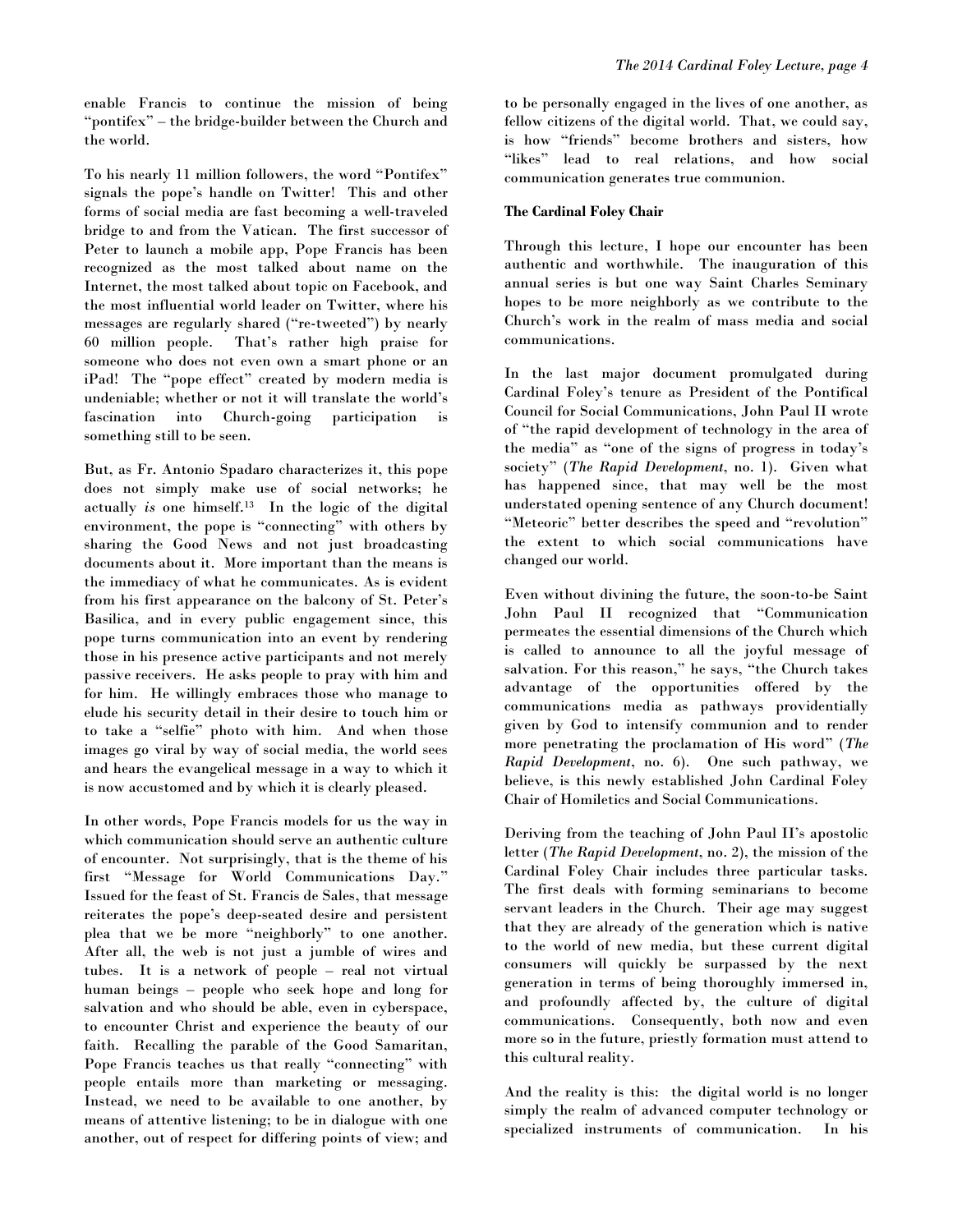presentation to the Pontifical Council for the Laity (12/6/13), Archbishop Celli summarized the change of paradigm in today's conception of the media:

At the beginning, in the 1960's, they were thought of as means (McLuhan, 1967), then they became environments (Meyrowitz, 1993). With the advent of digital media, we have a new change of perspective and the Magisterium speaks of inhabitants in this reality, for whom the environment is the Internet and the media can be considered today as connective tissue (Siemens, 2004), the nervous system of our culture by means of which we communicate, produce cultural contents, construct and express our identities, transmit values, (and) relate to each another. <sup>14</sup>

As such, social media exercise a decisive impact on how we think about truth, how we relate to others in goodness, and how we share our appreciation of beauty. Archbishop Celli spelled out the implications of this reality to those during his intervention at the recent Synod of Bishops on the New Evangelization (10/19/12) when he said: "If the Church is not present in this space, if the Good News is not also proclaimed 'digitally', we run the risk of abandoning many persons, for whom this is the world in which they live; this is the forum where they acquire news and information, develop and express their opinions, engage in debate, dialogue and seek answers to their questions."<sup>15</sup> Thus, the "virtual" world should no longer be considered a substitute for, or a diversion from, the "real" world, no longer something simply to be turned on and off. So, too, online relationships should not be considered any less real or less authentic than those developed offline. After all, as Fr. Spadaro points out, life in the digital world is just that: life, which is integral and indivisible, though it is expressed in a variety of ways.<sup>16</sup>

Consequently, the theology of social communications needs to be a formal part of seminary education, because the communication of the Gospel – as witnessed by his life and as preached by his words – is, and should be, the future priest's primary task. Speaking at a conference celebrating the fiftieth anniversary of *Inter Mirifica*, Monsignor Paul Tighe, the secretary of the Pontifical Council for Social Communications, put it this way: "What seems like a minor argument in a curriculum (filled) with numerous elements, should instead be seen in the broader light of the very finality of formation, in as much as communication touches every dimension of the activity of a priest."<sup>17</sup> To highlight this dimension, I would recommend that the U.S. Conference of Bishops make room in the *Program of Priestly Formation* for the required study of CyberTheology!

The second task for the Cardinal Foley Chair focuses on ecclesial participation, which is to say that we need to enable the faithful to announce Christ in the digital age. That, in fact, was the theme of the recent plenary assembly of the Pontifical Council for the Laity. To the participants in that assembly, the Holy Father stated in his discourse (12/7/13) that "it is indispensable to be present [on the web], always with an evangelical style … to reawaken the insuppressible questions of the heart about the sense of existence, and to indicate the way that leads to Him who is the answer, the divine Mercy made flesh, the Lord Jesus."

To be effective, that indispensable presence requires not only technical know-how but, more significantly, a twofold transformation on the cultural level. On the one hand, we need to adopt a different "language," one more suitable to the new media. As Archbishop Celli explained to those at the Synod on the New Evangelization, the Church is in the habit of "preaching, teaching and issuing declarations." But "the style of discourse in the digital forum … is spontaneous, interactive and participative … (and) the most effective forms of digital discourse are those that directly engage persons, that seek to respond to their specific questions and that are open to dialogue." As a result, we have to change from our heavy reliance on written texts to a different mode, "a language," he says, that is "rooted in the convergence of written word, sound, and images."<sup>18</sup>

On the other hand, that language also needs to find a new voice. We need to move beyond seeing Church communications as simply the priest speaking from the pulpit to a congregation that sits back and, hopefully, listens. Rather, to quote Archbishop Celli's synodal intervention again, "We are obligated to express ourselves in a way that engages and convinces others who, in turn, share our ideas with their friends, 'followers' and partners in dialogue."<sup>19</sup> We need, in other words, to empower the voice of the laity, especially of young people who know the language of social media so well. Pope Emeritus Benedict XVI reminded us in his message for the 2011 World Communications Day, that these new voices, indeed all of us, are called "not only to insert expressly religious content into different media platforms, but also to witness consistently, in one's own digital profile and in the way one communicates choices, preferences and judgements that are fully consistent with the Gospel, even when it is not spoken of specifically."

To facilitate this new witness in a new language, the Cardinal Foley Chair intends to sponsor conferences and conduct workshops on various aspects of social communications. In collaboration with St. Joseph's University, Saint Charles Borromeo Seminary will be